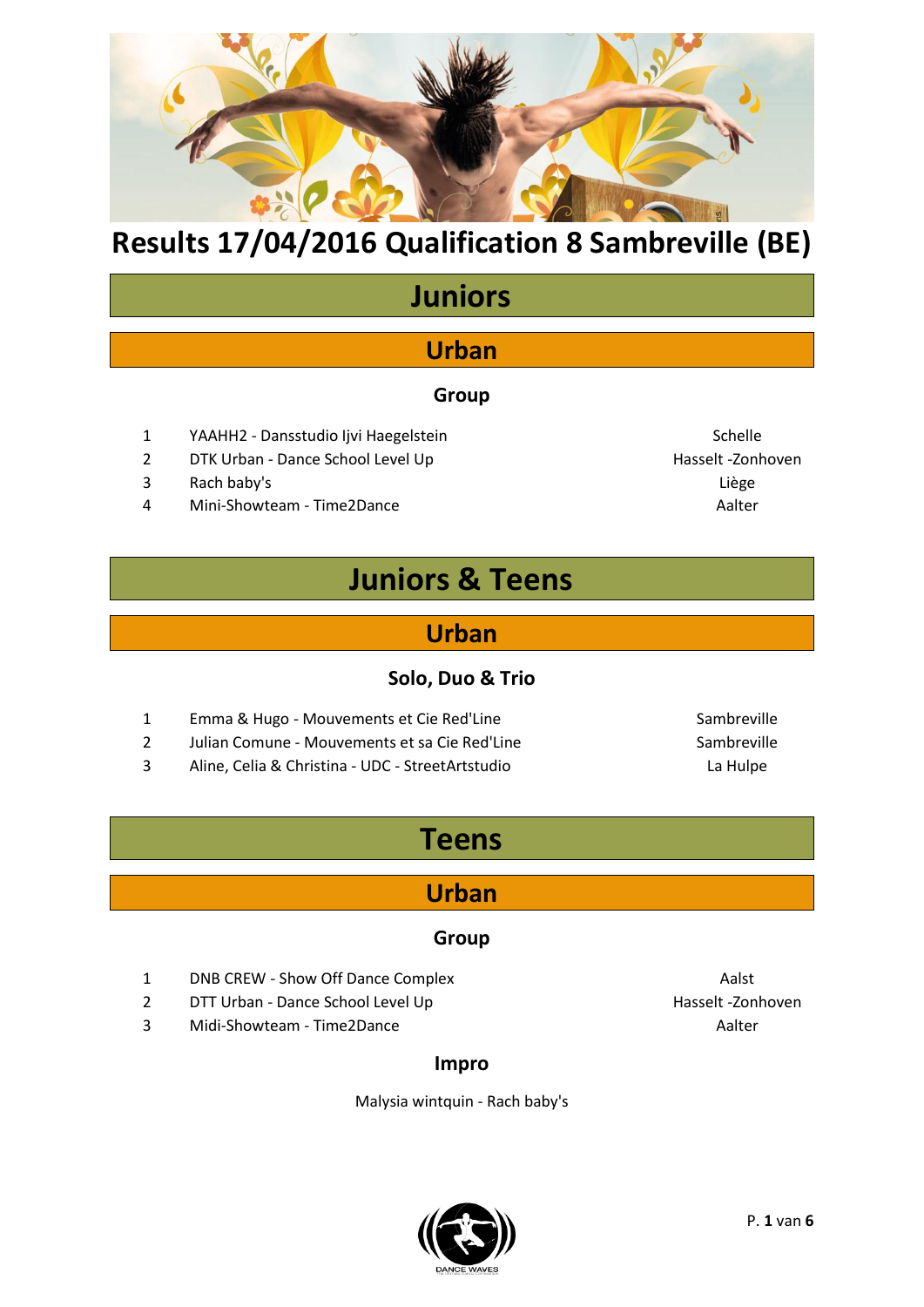

## **Teens**

### **Modern, Contemporary & Jazz**

#### **Solo**

- 1 Catarina Martins Pereira Arlekino@MAGO Antwerpen
- 2 Anouk Kwanten Arlekino@MAGO Antwerpen
- 3 Salomé d'Haeye Arlekino@MAGO Antwerpen
- 4 Lieselotte Veyer Dansschool Dursin International International Ieper
- 5 Amber Cools Arlekino@MAGO Antwerpen
- 6 Charlotte Meyntjens Studio Adagio Gym en Dans Meise-Wolvertem
- 7 Sara Van Oevelen Arlekino@MAGO Antwerpen
- 8 Jody Driege Giants Dansschool Beersel Beersel
- 9 Dominiky Alves **Sint-Truiden**

## **Juniors & Teens**

### **Modern, Contemporary & Jazz**

#### **Duo**

- 1 Lieselotte & Debby Dansschool Dursin International International Ieper 2 Emma & Emma - Dansstudio Indigo Staden National Association of the Staden Staden
- 3 Anouk & Catarina Arlekino@MAGO Antwerpen
- 4 Emma & Hugo Mouvements et Cie Red'Line Sambreville Sambreville

## **Teens**

### **Ballet**

#### **Duo**

- 1 Emma & Ninon Les twins Dubbl'arts Namur
	-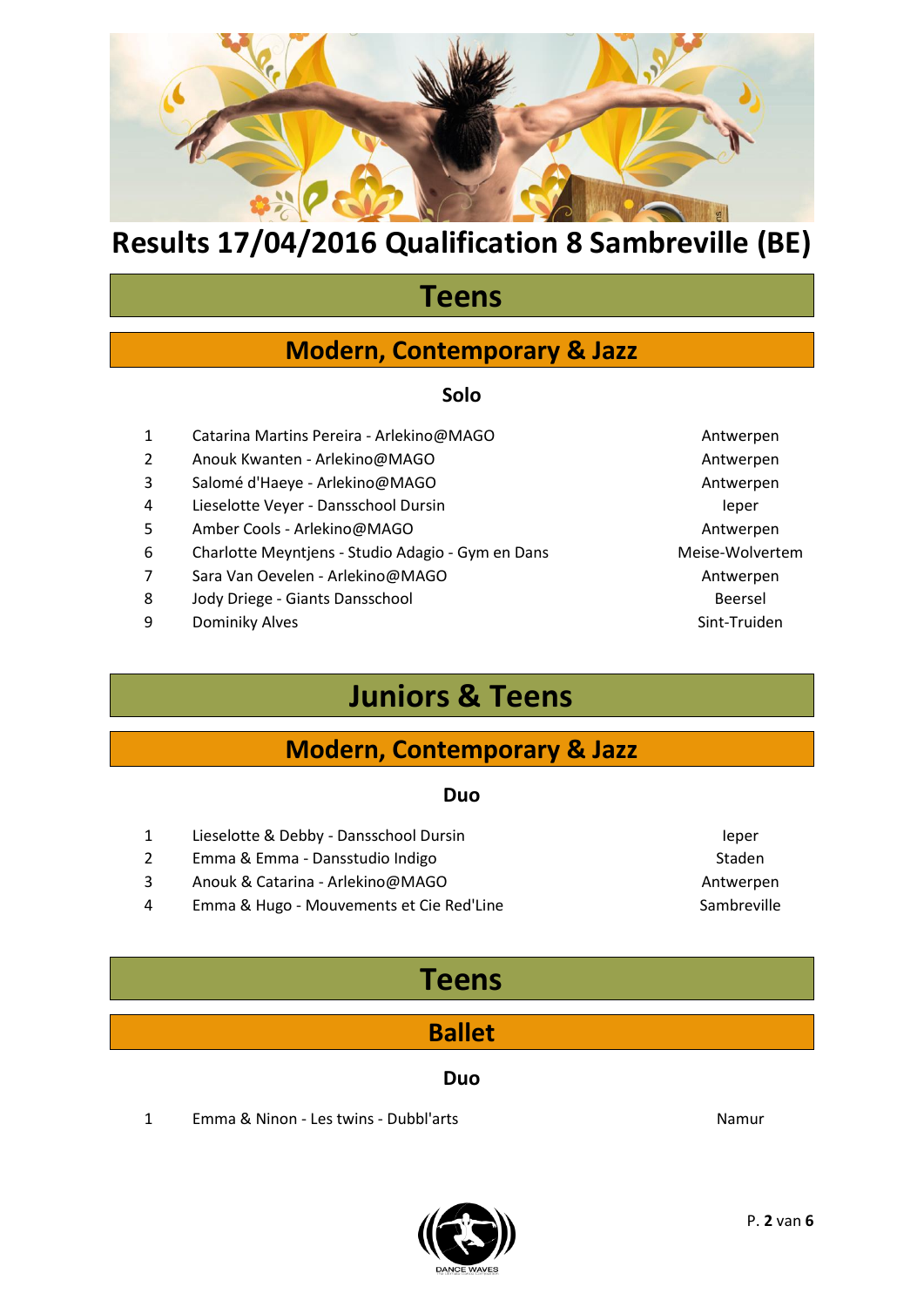

# **Juniors & Teens**

### **Modern, Contemporary & Jazz**

#### **Group**

- 1 [Arlekino@MAGO](mailto:Arlekino@MAGO) Antwerpen
- 2 DTT Modern Dance School Level Up determines the School State Hasselt -Zonhoven
- 3 DTK Modern Dance School Level Up determines the State Hasselt -Zonhoven
- 4 Kids Dansaccent Herent Herent Herent Herent Herent Herent Herent Herent Herent Herent Herent Herent Herent

#### **Impro**

Anouk Kwanten - Arlekino@MAGO

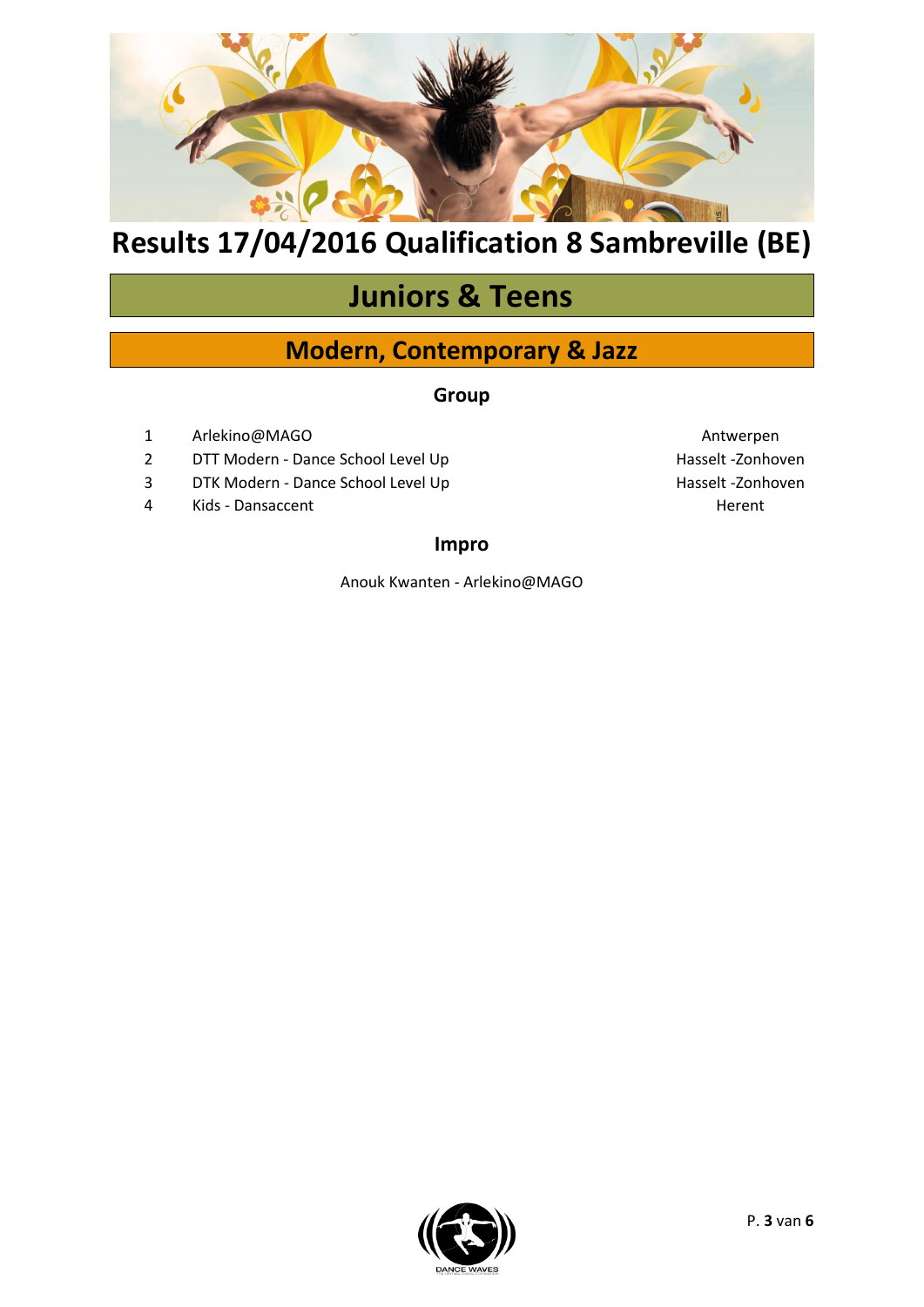

# **Seniors**

## **Urban**

#### **Duo & Trio**

- 1 Mike & Salenka Dancepoint Schoten Schoten Schoten Schoten Schoten Schoten Schoten Schoten Schoten Schoten Schoten Schoten Schoten Schoten Schoten Schoten Schoten Schoten Schoten Schoten Schoten Schoten Schoten Schoten
- 2 Lynn, Sophie & Jany Dansschool En Avant Villed Area Milrijk

## **Seniors & Adults**

### **Urban**

#### **Group**

- 1 YAAHH3 Dansstudio Ijvi Haegelstein Schelle Schelle
- 2 United Dancers XLRope&Dance **National Accord Paradeters** Zele
- 3 Dance Crew Urban Dance School Level Up Hasselt -Zonhoven
- 4 Level Up team Urban Dance School Level Up Hasselt -Zonhoven
- 5 Dansteam En Avant Urban Bonheiden Bonheiden
- 6 Maxi-Showteam Time2Dance Aalter
- 7 Dubbl'arts company Dubbl'arts Namur

#### **Impro**

Jounice Onclin - Dance School Level Up

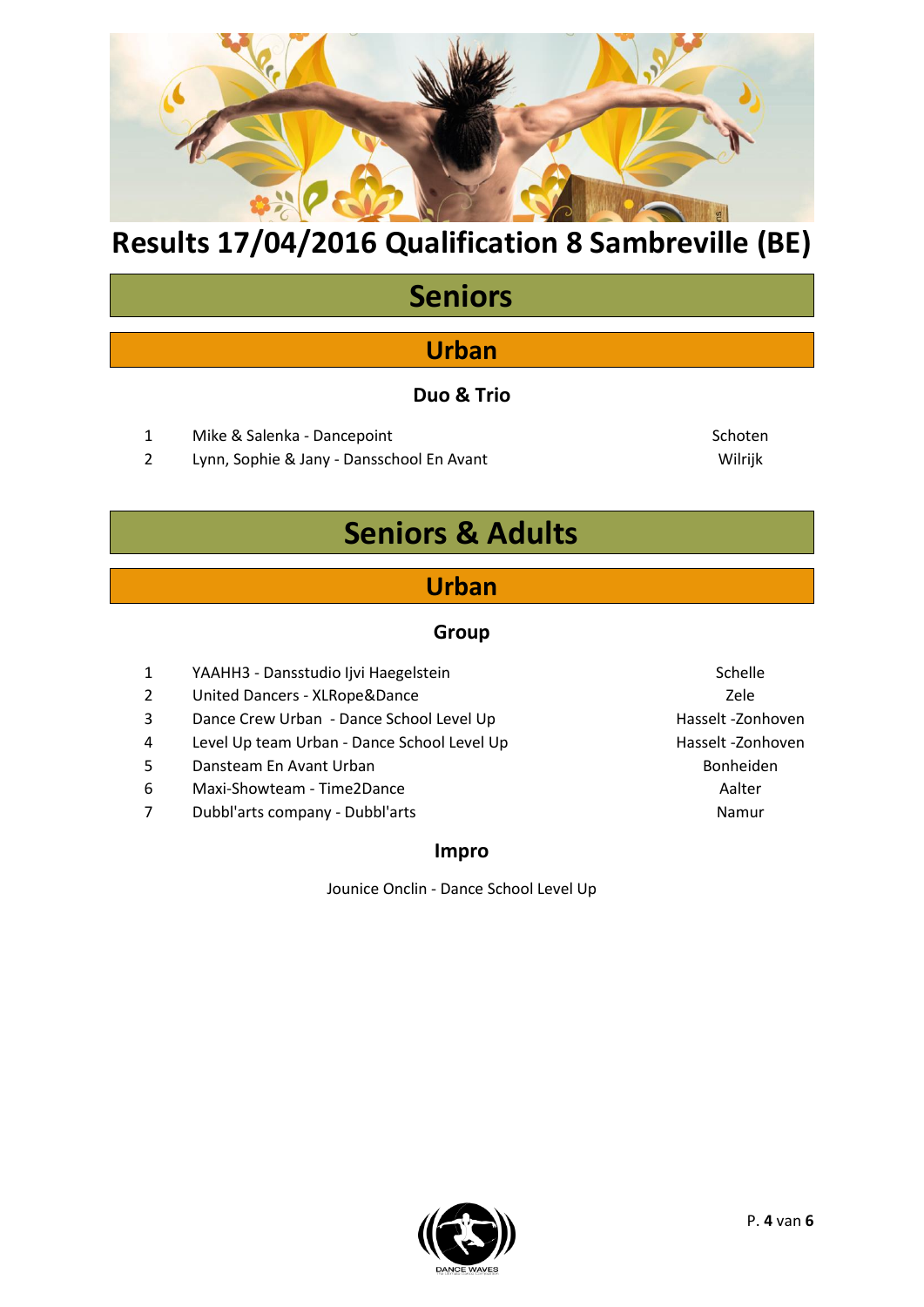

# **Seniors**

## **Modern, Contemporary & Jazz**

#### **Solo & Duo**

- 1 Laurens De Vleminck Studio Adagio Gym en Dans Meise-Wolvertem
- 2 Laura Macaigne Mouvements et sa Cie Red'Line Sambreville
- 3 Ute Van den Broeck Dansstudio Cirkels Kessel Kessel
- 4 Michelle Verbist Studio Adagio Gym en Dans Meise-Wolvertem
- 5 Ute & Silke Dansstudio Cirkels Kessel Kessel Kessel

# **Seniors**

**Ballet**

**Solo**

1 Loreda Filiputti - Mouvements et sa Cie Red'Line Sambreville

# **Adults**

## **Modern, Contemporary & Jazz**

**Solo**

1 Mike Noël Bossière



P. **5** van **6**